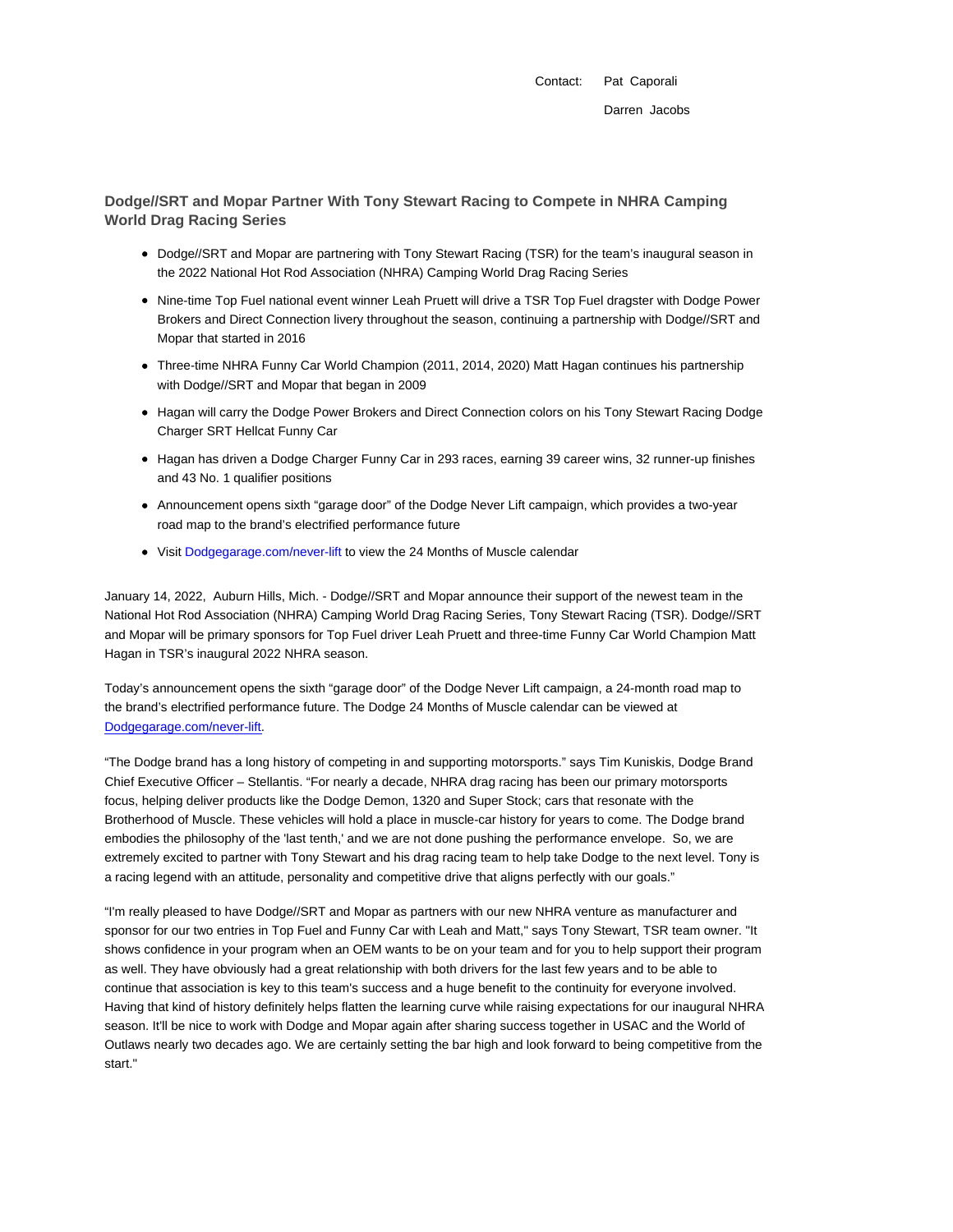TSR was formed in November 2000. Since its inaugural season in 2001, TSR has earned 27 owner championships – 14 in USAC, nine in the World of Outlaws (WoO) Sprint Car Series, and four in the All Star Circuit of Champions TQ Midgets. TSR will embark upon its first NHRA campaign in 2022 while simultaneously running its sprint car program for a 22nd straight season. TSR's NHRA and sprint car entries will operate out of its existing 25,000-square-foot facility in Brownsburg, Indiana.

Pruett's and Hagan's nitro-fueled drag cars will have primary branding throughout the season that spotlights the recently announced Dodge Power Brokers and Direct Connection programs.

The Dodge Power Brokers dealership program is the exclusive source for all new Direct Connection performance parts, including tuner, stage and performance kits for the Dodge Challenger SRT Hellcat and race-ready kits for the Dodge Challenger Mopar Drag Pak. Dodge Power Brokers dealership staff will be trained to deliver a performancefocused customer service experience.

Pruett first joined forces with Dodge//SRT and Mopar in 2016 and has consistently competed among the top contenders in each of the last five seasons. The 33-year-old Redlands, California, native has nine Top Fuel national event victories, nine runner-up finishes, 12 No. 1 qualifier honors in 172 races, a career best elapsed time run of 3.631 seconds and a best speed of 334.15 miles per hour. She will drive the Dodge Power Brokers Top Fuel dragster this year.

"It was very important to me to continue the close relationship I've had with Dodge//SRT and Mopar in this new journey with Tony Stewart Racing," says Pruett. "I'm appreciative of the support that Dodge and Mopar, and all their fans, have shown me these past few years and I'm proud to fly their colors as we move forward together and work to bring home wins and a championship in 2022. Having Direct Connection branding on my dragster this season is really exciting because it has such a rich history of success at the drag strip with racers like Don Garlits, and it's amazing to help continue to build on that legacy and introduce it to a new generation of Dodge enthusiasts."

In addition to carrying on the legacy of drag-racing innovator and multi-time champion Garlits, representing Direct Connection has personal meaning to Pruett.

"While Dodge//SRT was developing the new Drag Pak, we were also testing and developing some of the stage kits," Pruett said. "It seemed almost unbelievable that an OEM would make available various stage kits capable of adding so much additional power, all while maintaining the car's warranty. To be on the presenting side of a massive program that I contributed to, while watching it progress in pure secrecy, makes me incredibly proud to run Direct Connection and Power Brokers on my Top Fuel dragster."

Dodge//SRT and Mopar continue their long relationship with three-time NHRA Funny Car World Champion Hagan with primary sponsorship of his Dodge Charger SRT Hellcat Funny Car. The brands have supported Hagan since his rookie year in 2009.

With Dodge//SRT and Mopar on board, Hagan has vied for the Funny Car crown as either championship points leader or challenger heading into a season finale on seven occasions, including the 2021 season. Together, they have competed in 293 races, earning 39 Wally trophies, 32 runner-up finishes, and 43 No. 1 qualifier positions with a career best elapsed time run of 3.799 seconds and his best speed is 338.85 mph.

The 38-year-old from Christiansburg, Virginia, will drive his TSR HEMI®-powered machine dressed with Dodge Power Brokers and Direct Connection branding throughout the 2022 season.

"I'm so grateful to have represented and shared so many successes with Dodge//SRT and Mopar for most of my career and to say I'm excited to continue our relationship in this next chapter with Tony Stewart Racing is an understatement," says Hagan. "I'm looking forward to the challenge ahead and introducing our passionate fans to a new-look livery featuring Dodge Power Brokers and Direct Connection.

"My family has been a Dodge dealer since 1979 and we're really proud of that. We're also ready to celebrate Mopar's 85th anniversary this year as we battle for a championship with a few wins along the way."

The 2022 NHRA Camping World Series season kicks off February 17-20 with the Lucas Oil NHRA Winternationals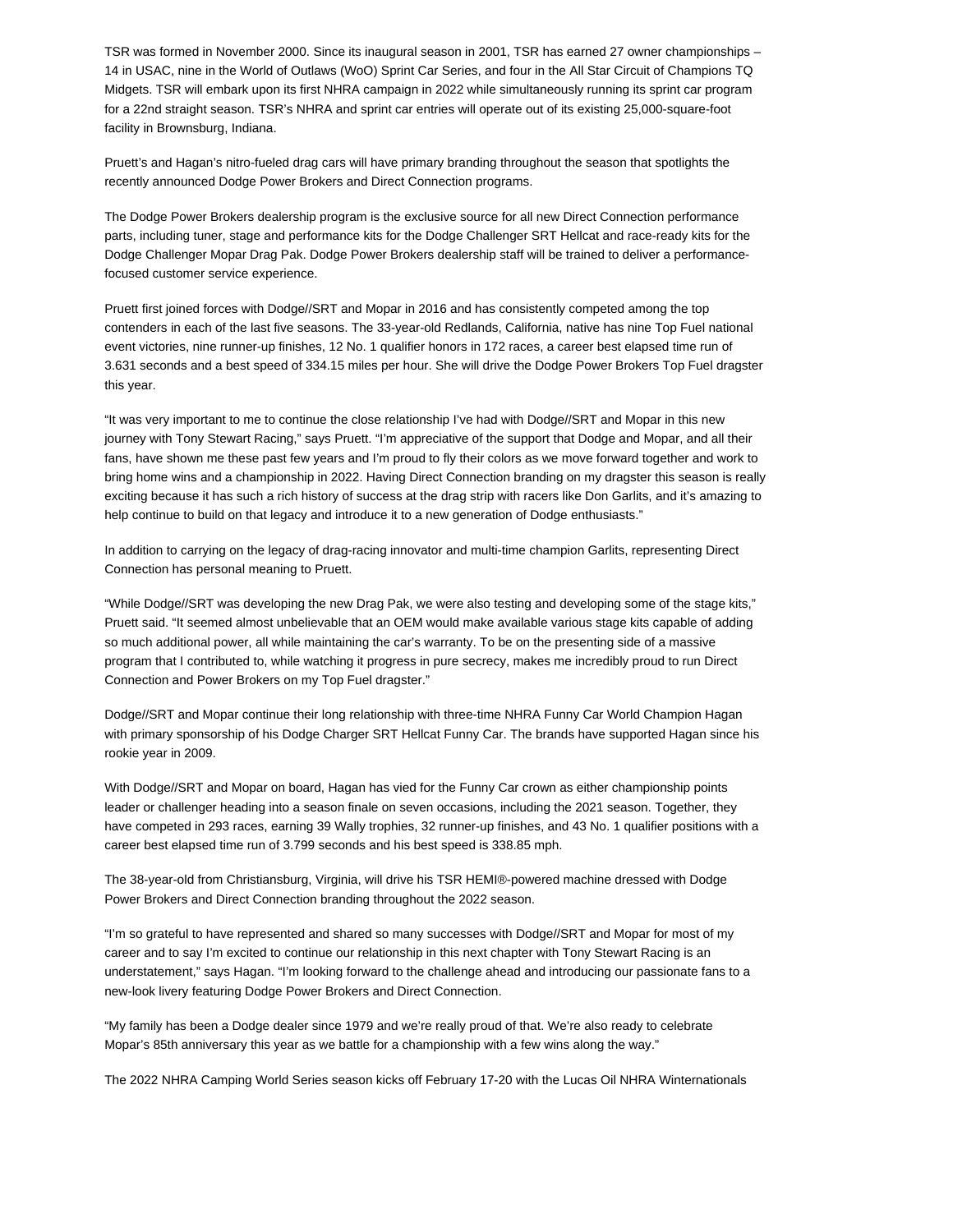presented by ProtectTheHarvest.com at Auto Club Raceway at Pomona, California, the first of 22 events on the schedule and broadcast on FOX and FS1.

# **DodgeGarage: Digital Hub for Drag Racing News**

Fans can follow all the NHRA action this season at DodgeGarage, the one-stop portal for Dodge//SRT and Mopar drag-racing news. The site includes daily updates and access to an online racing HQ, news, events, galleries, available downloads and merchandise. For more information, visit www.dodgegarage.com.

### **@DodgeMoparMotorsports on Instagram**

The @DodgeMoparMotorsports Instagram channel continues to share content capturing Dodge//SRT Mopar drivers on the track. Fans can see action from the NHRA Camping World Drag Racing Series and NHRA Sportsman grassroots racers, competing in classes such as Factory Stock Showdown, Stock and Super Stock, as well as additional motorsports series.

# **Dodge//SRT**

For more than 100 years, the Dodge brand has carried on the spirit of brothers John and Horace Dodge. Their influence continues today as Dodge shifts into high gear with muscle cars and SUVs that deliver unrivaled performance in each of the segments where they compete.

Dodge drives forward as a pure performance brand, offering SRT versions of every model across the lineup. For the 2022 model year, Dodge delivers the drag-strip dominating 807-horsepower Dodge Challenger SRT Super Stock, the 797-horsepower Dodge Charger SRT Redeye, the most powerful and fastest mass-produced sedan in the world, and the Dodge Durango SRT 392, America's fastest, most powerful and most capable three-row SUV. Combined, these three muscle cars make Dodge the industry's most powerful brand, offering more horsepower than any other American brand across its entire lineup.

In 2020, Dodge was named the "#1 Brand in Initial Quality," making it the first domestic brand ever to rank No. 1 in the J.D. Power Initial Quality Study (IQS). In 2021, Dodge brand ranked No. 1 in the J.D. Power APEAL Study (mass market) — making it the only domestic brand ever to do so two years in a row.

Dodge is part of the portfolio of brands offered by leading global automaker and mobility provider Stellantis. For more information regarding Stellantis (NYSE: STLA), please visit www.stellantis.com.

### **Mopar**

This year marks the 85th anniversary of Mopar.

A simple combination of the words MOtor and PARts, Mopar offers exceptional service, parts and customer-care. Born in 1937 as the name of a line of antifreeze products, Mopar has evolved over nearly 85 years to represent both complete vehicle care and authentic performance for owners and enthusiasts worldwide.

Mopar made its mark in the 1960s during the muscle-car era with performance parts to enhance speed and handling for both on-road and racing use. Later, Mopar expanded to include technical service and customer support, and today integrates service, parts and customer-care operations in order to enhance customer and dealer support worldwide.

Complete information on Mopar is available at www.mopar.com. For more information regarding Stellantis (NYSE: STLA), please visit www.stellantis.com.

# **Follow Dodge, Mopar and Stellantis news and video on:**

Company blog: blog.stellantisnorthamerica.com Media website: media.stellantisnorthamerica.com Dodge brand: www.dodge.com Mopar brand: www.mopar.com DodgeGarage: www.dodgegarage.com Mopar blog: blog.mopar.com Facebook: www.facebook.com/dodge and www.facebook.com/mopar Instagram: @DodgeMoparMotorsports, @DodgeOfficial and @OfficialMopar